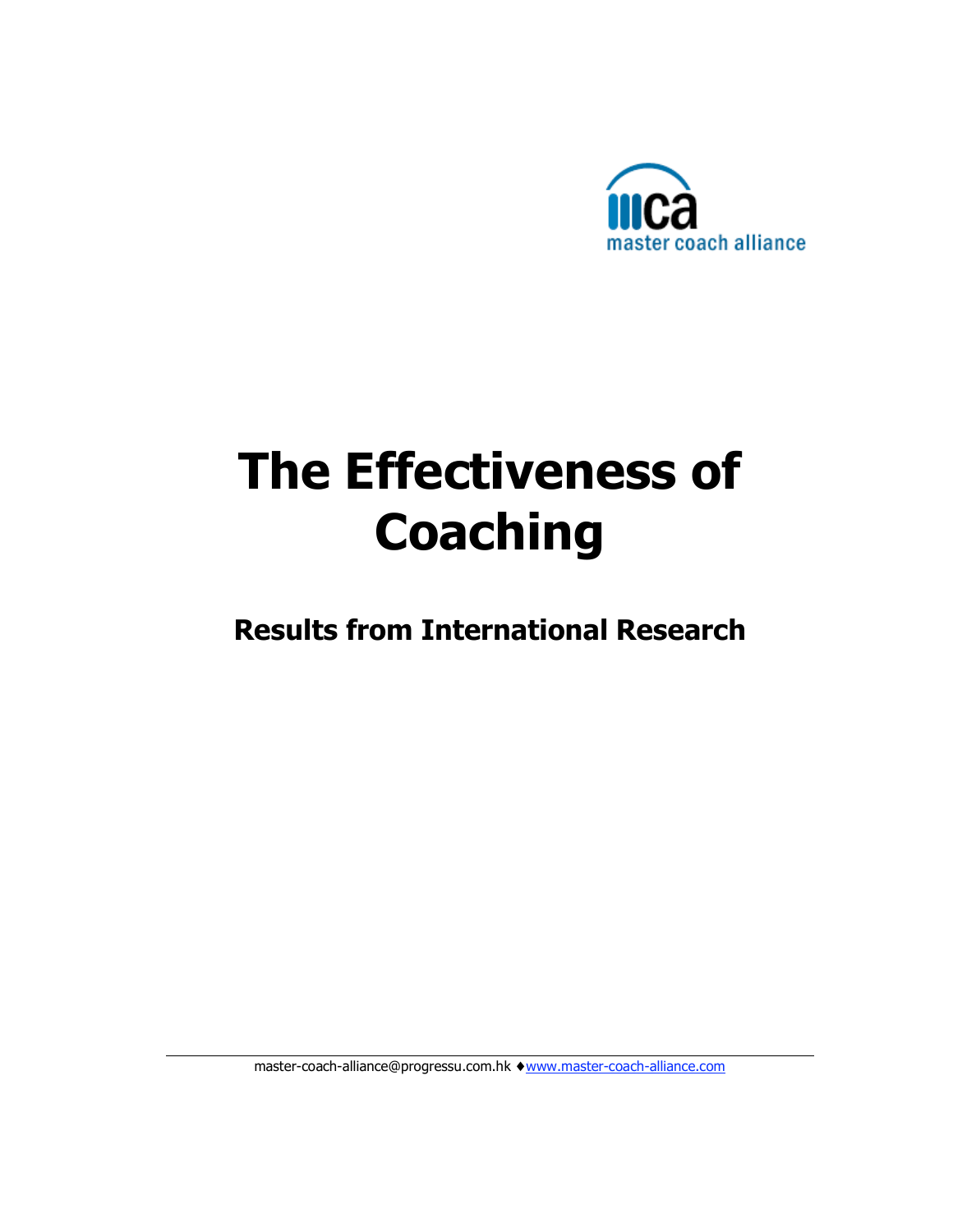

#### **Research by the International Personnel Management Association (IPMA)**

Results of which were published in January 2001, concluded that "ordinary training typically increased productivity by 22%, while training combined with life coaching increased productivity by 88%

#### **Research by the International Personnel Management Association (IPMA)**

Results of which were published in January 2001, concluded that "ordinary training typically increased productivity by 22%, while training combined with life coaching increased productivity by 88%.

#### **Research by the Chartered Management Institute and Campaign for Learning**

"Coaching at Work". Results issued in a press release dated 16th May 2002:

80% of executives say they think they would benefit from coaching at work and dismiss the suggestion that coaching is just another fad - Virtually all managers (96%) think coaching should be available to every employee, regardless of seniority - 85% of managers say the main value of coaching is in enhancing team morale - 80% of managers value coaching for generating responsibility on the part of the learner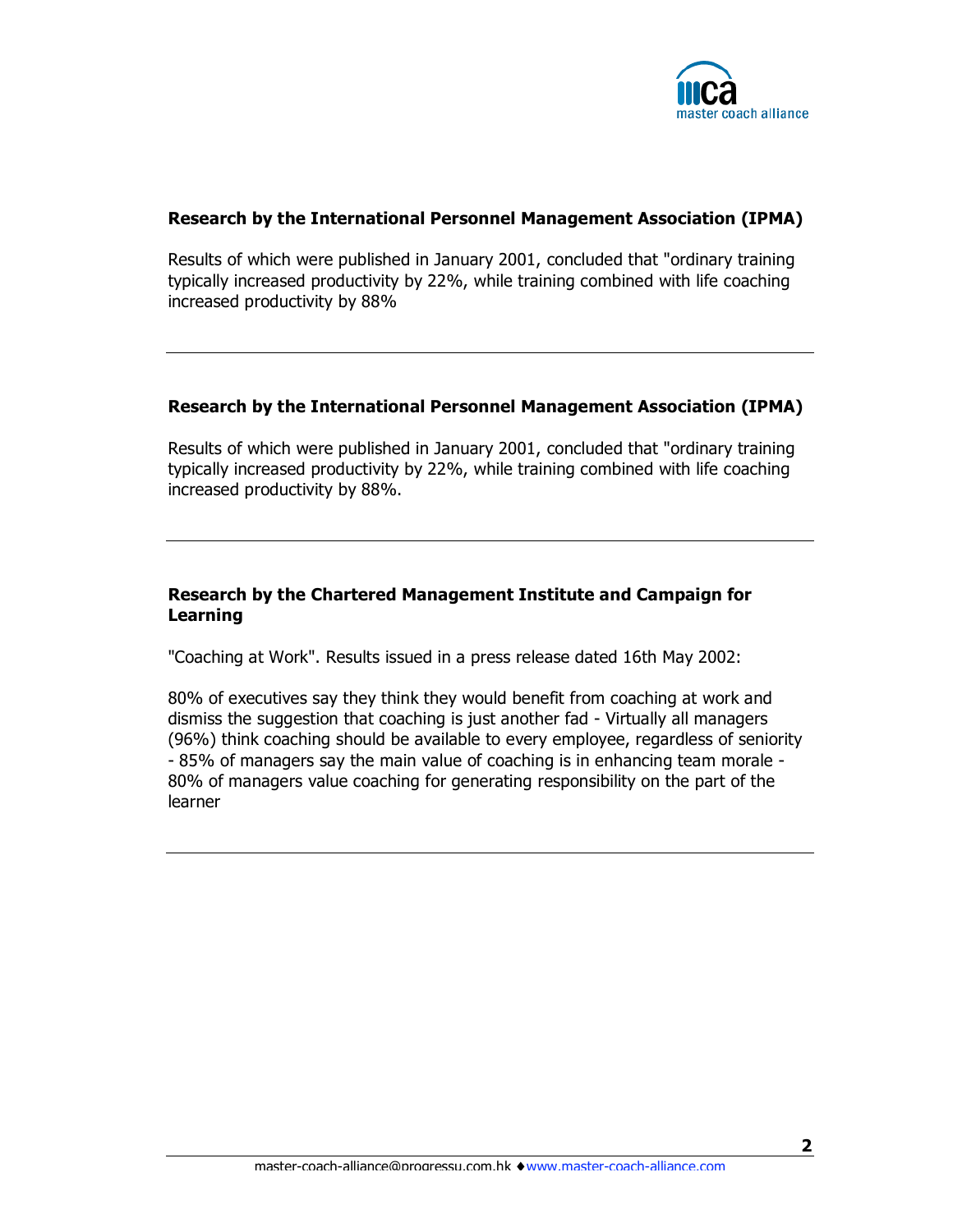

### **Research by The Lifecoaching Company - "Coaching Today Survey"**

Research took place at the HRD Show in London in April 2002, respondents all HR professionals.

- 86% held very positive views on coaching

- 86% of respondents' organizations have offered coaching at one time or another and coaching is CURRENTLY taking place in over one third (36%) of organizations

- Respondents feel that coaching achieves the following desired outcomes:

\* A positive impact on other aspects of participants' lives, both at work and outside the workplace (96%)

\* A feeling amongst participants of ownership of the issues and the outcomes (85%)

\* Evidence of learning being put into practice (71%)

\* Readily-quantifiable and positive results, often demonstrated on the company's "bottom-line" over the long term (62%)

TOP 4 words associated with COACHING (from a given list) were:

- \* Supportive (98%)
- \* Empowering (82%)
- \* Holistic (80%)
- \* Inspirational (77%)

TOP 3 words associated with TRAINING (from the same given list) were:

- \* Prescriptive (71%)
- \* Rigid (70%)
- \* Intimidating (50%)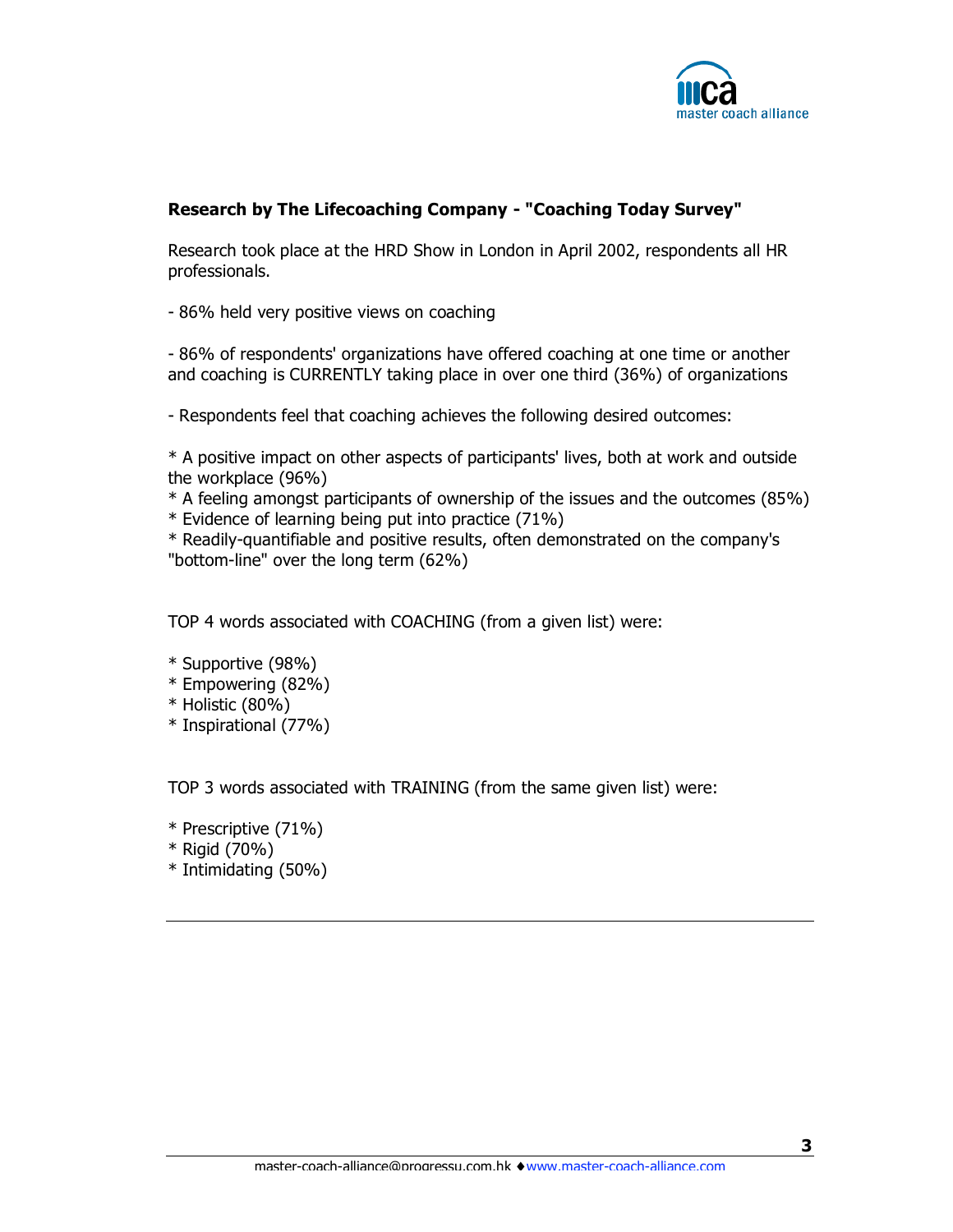

#### **HR Survey 2002**

LEE HECHT HARRISON surveyed 488 Human Resource professionals to learn how coaching is being used in their organizations.

Companies are increasingly turning to coaching for leadership development, style issues and talent retention, so it makes sense that 55% of respondents said that their organization uses coaching as a one-on-one process intended to maximize management and leadership potential and 54% do so to change behaviors. A surprising number of respondents indicated that their organization uses coaching for personal/psychological counseling (36%), advice on appearance or attire (13%) or preparation for a major speech or presentation (11%).

#### **Michigan-based Triad Performance Technologies, Inc.**

studied and evaluated the effects of a coaching intervention on a group of regional and district sales managers within a large telecom organization.

The third party research study cites a 10:1 return on investment in less than one year. The study found that the following business outcomes were directly attributable to the coaching intervention: Top performing staff, who were considering leaving the organization, were retained, resulting in reduced turnover, increased revenue, and improved customer satisfaction. A positive work environment was created, focusing on strategic account development and higher sales volume. Customer revenues and customer satisfaction were improved due to fully staffed and fully functioning territories. Revenues were increased, due to managers improving their performance and exceeding their goals.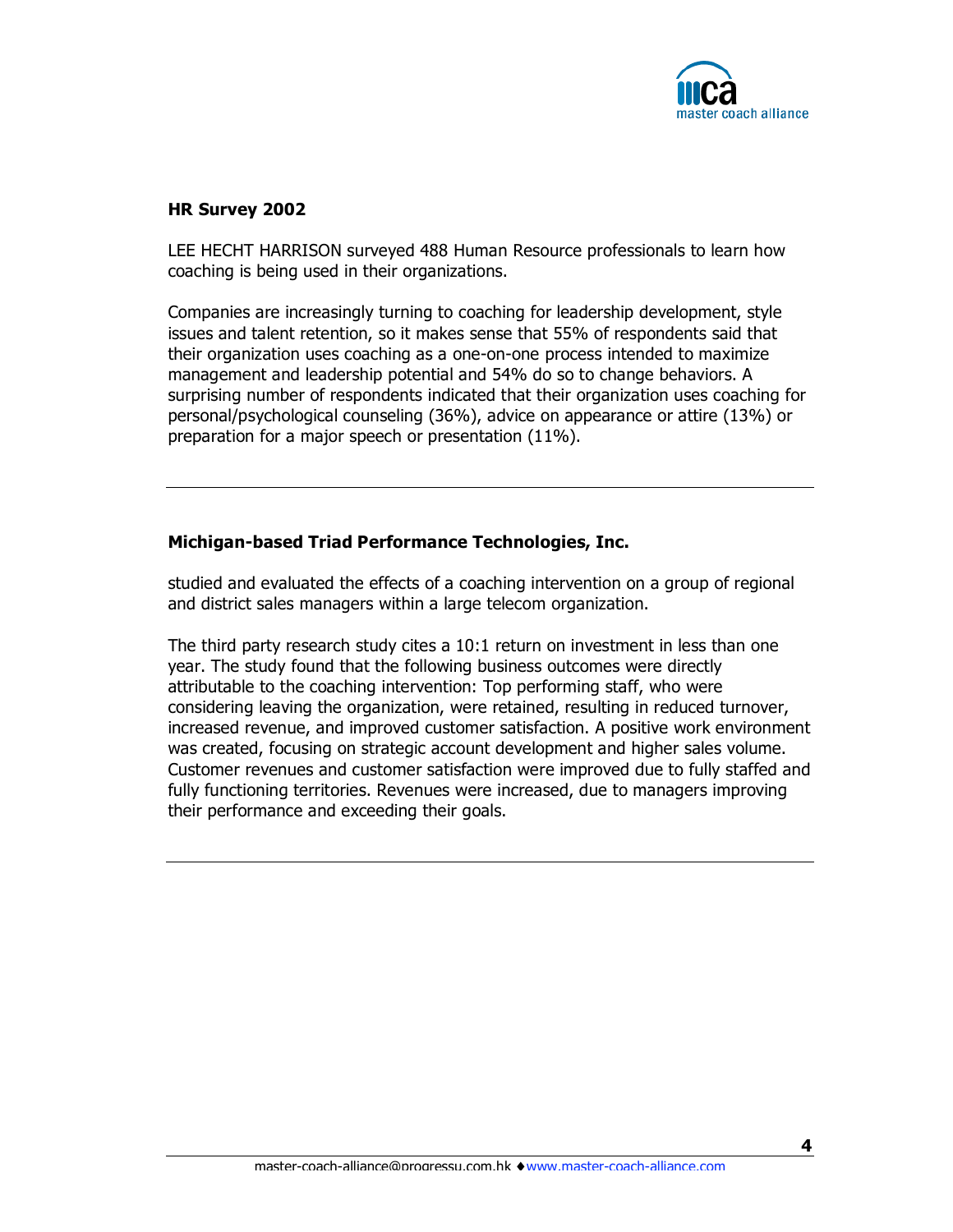

#### **Emotional Intelligence, Coaching and the Bottom Line**

An analysis of more than 300 top-level executives from fifteen global companies showed that six emotional competencies distinguished star players from the average: Influence, Team Leadership, Organizational Awareness, Self-Confidence, Achievement Drive, and Leadership (Spencer, L. M., Jr., 1997).

The higher one goes in organizational hierarchy, the more one's emotional intelligence distinguishes the star performers. Currently, organizations are looking to recent work on emotional intelligence to augment approaches to executive and management development.

One study involved a leadership competence model developed by Lyle Spencer for a \$2 billion industrial controls division of Siemens. When star performers were compared to average managers, four competencies of emotional intelligence emerged as the unique strengths of the stars. Not a single one of them related to technical or purely cognitive strengths.

The following four abilities distinguished those managers who were star leaders, that is, those whose growth in revenues and return on sales put their performance in the top 10 to 15 percent:

- 1) The drive to achieve results
- 2) The ability to take initiative
- 3) Skills in collaboration and teamwork
- 4) The ability to lead teams

Then, with a clear idea of which competencies to target, another pool of managers was trained to cultivate these four strengths. They became familiar with and were evaluated on each competence, and they set goals for improving them.

**The result was an additional \$1.5 million profit, double of that of a comparison group who had no training.**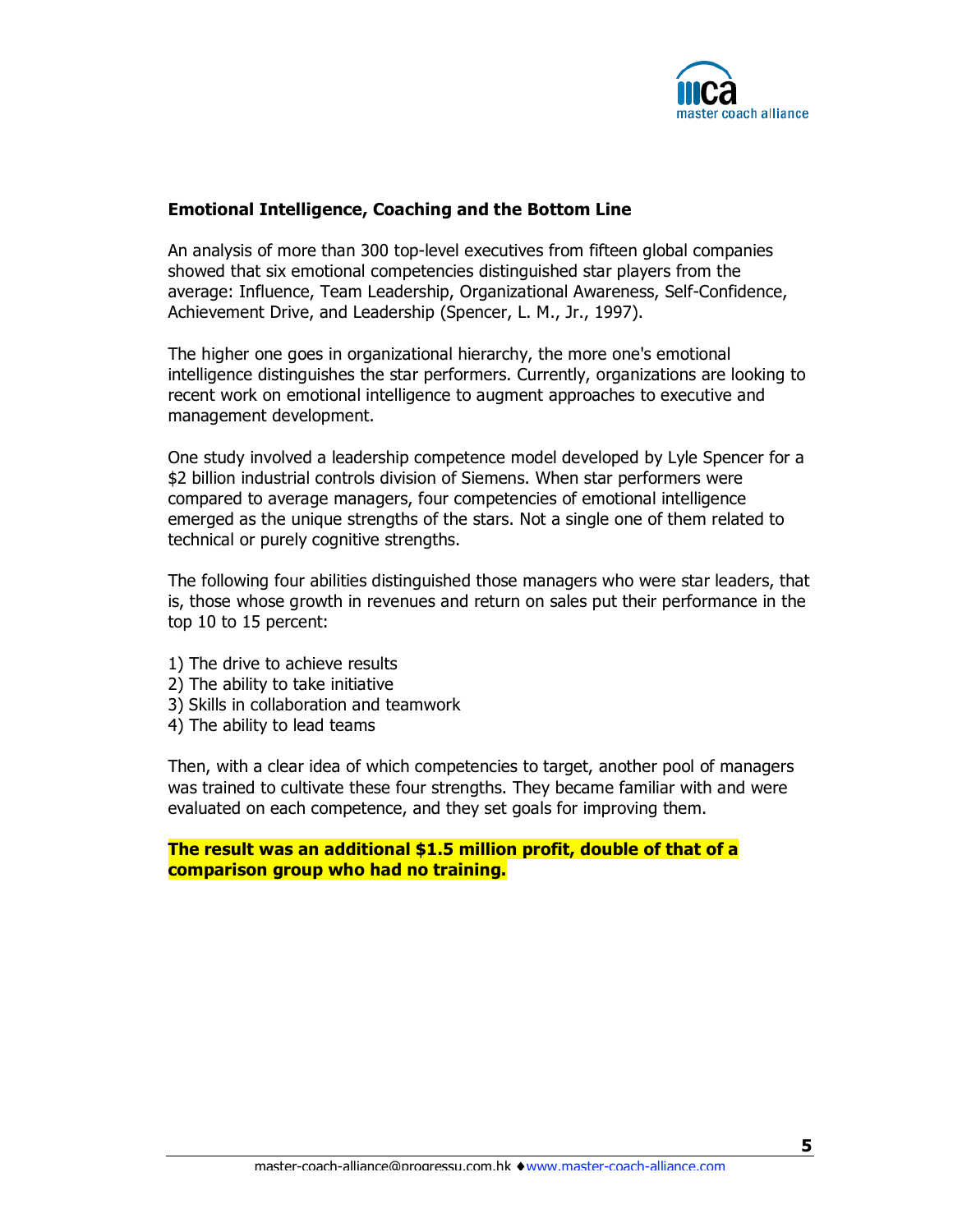

What this means is a clear case for development of the thinking and behaviors that strengthen emotional intelligence. Being able to identify and define such competencies is now easily accessible through 360-degree surveys such as Leadership Styles (available through Leadership Advantage).

Coaches can facilitate the effective delivery of feedback given to persons from their peers, subordinates, supervisors and even from family members who are invaluable sources of information. One of the most effective ways of accessing greater emotional competency is through coaching. Coaching helps develop sound leadership, outstanding interpersonal practices and the ability to manage organizational conflicts. Coaching is about creating the capacity for appreciative and supportive interaction that leads to greater achievement of business results.

#### **Source: Working Resources, San Francisco, USA**



**How could YOU benefit from Coaching? Read on**